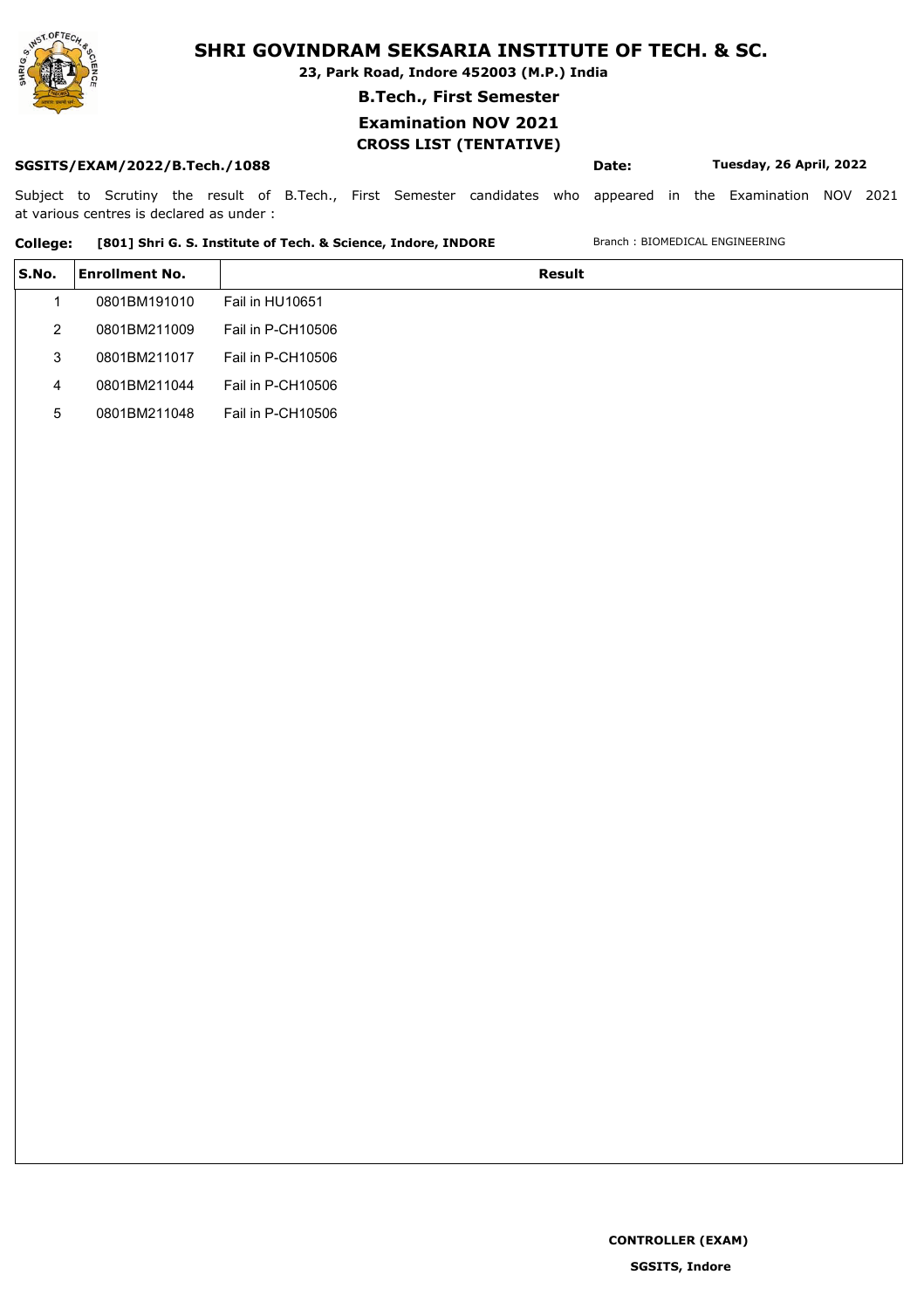

**23, Park Road, Indore 452003 (M.P.) India**

### **B.Tech., First Semester**

### **Examination NOV 2021 CROSS LIST (TENTATIVE)**

#### **SGSITS/EXAM/2022/B.Tech./1088 Date: Tuesday, 26 April, 2022**

Subject to Scrutiny the result of B.Tech., First Semester candidates who appeared in the Examination NOV 2021 at various centres is declared as under :

#### College: [801] Shri G. S. Institute of Tech. & Science, Indore, INDORE Branch : CIVIL ENGINEERING

| S.No.             | <b>Enrollment No.</b> | <b>Result</b>                                                                                                            |
|-------------------|-----------------------|--------------------------------------------------------------------------------------------------------------------------|
|                   | 0801CE181075          | Detained in<br>P-CH10506,CH10506,P-CO10504,CO10504,P-HU10651,HU10651,P-HU10700,P-IP10581,MA10<br>501, P-ME10649, ME10649 |
| $\overline{2}$    | 0801CE181115          | Fail in P-CO10504, CO10504, P-HU10651                                                                                    |
| 3                 | 0801CE201004          | Fail in P-CH10506                                                                                                        |
| 4                 | 0801CE201032          | Fail in P-CH10506, P-CO10504                                                                                             |
| 5                 | 0801CE211007          | Detained in<br>P-CE10003,CE10003,P-EE10005,EE10005,MA10001,P-ME10149,ME10149,P-PH10006,PH1000<br>6                       |
| 6                 | 0801CE211031          | Fail in P-CH10506                                                                                                        |
| 7                 | 0801CE211046          | Detained in<br>P-CH10506,CH10506,P-CO10504,CO10504,P-HU10651,HU10651,P-IP10581,MA10501,ME1065<br>2                       |
| 8                 | 0801CE211058          | Fail in P-CH10506                                                                                                        |
| 9                 | 0801CE211061          | Fail in P-CH10506                                                                                                        |
| 10                | 0801CE211068          | Fail in CH10506, CO10504, HU10651, P-IP10581, MA10501, ME10652                                                           |
| 11                | 0801CE211069          | Fail in P-CH10506                                                                                                        |
| $12 \overline{ }$ | 0801CE211070          | Fail in P-CH10506                                                                                                        |
| 13                | 0801CE211094          | Fail in CE10003, P-ME10149, ME10149, P-PH10006                                                                           |
|                   |                       |                                                                                                                          |

**CONTROLLER (EXAM)**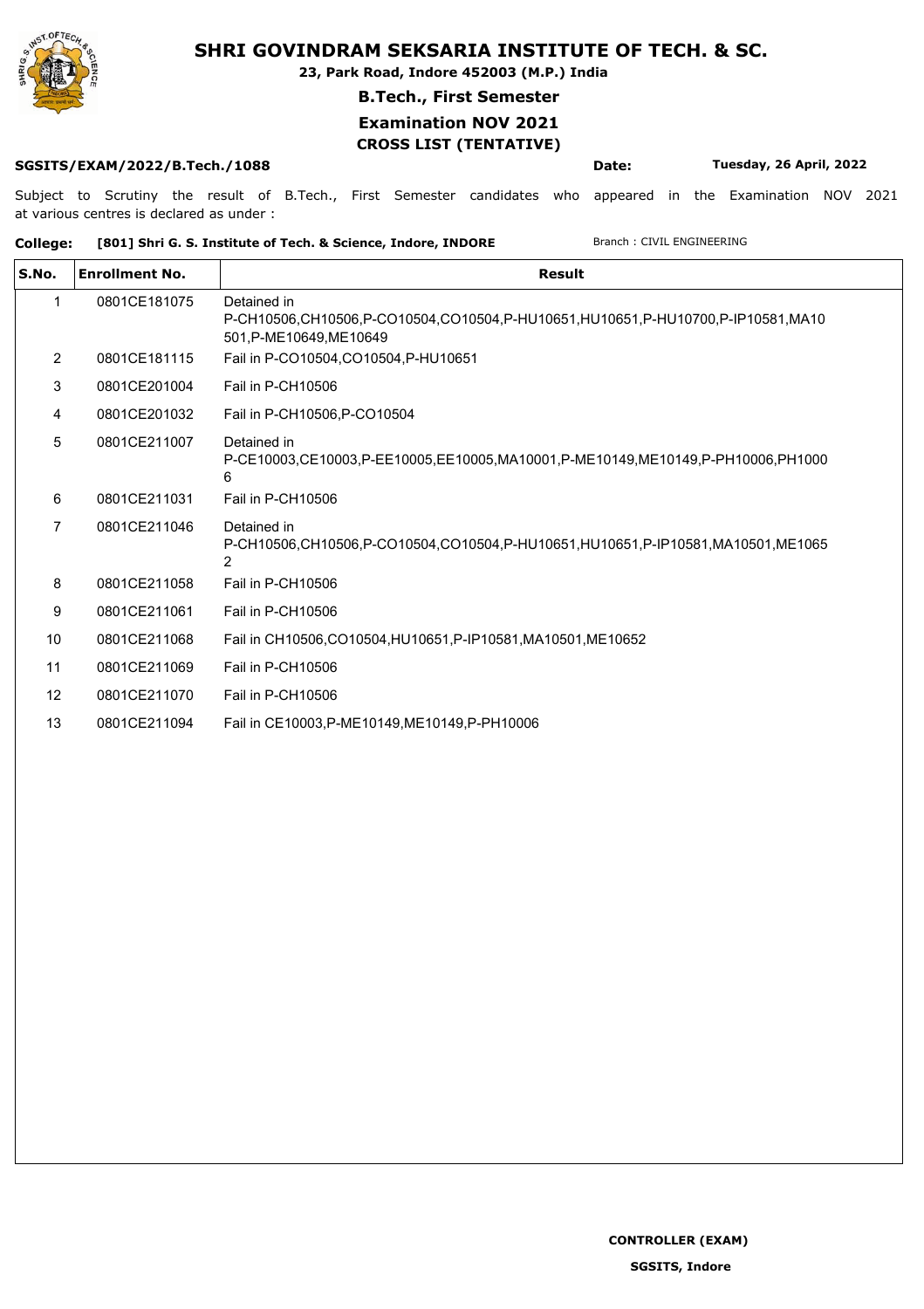

**23, Park Road, Indore 452003 (M.P.) India**

### **B.Tech., First Semester**

### **Examination NOV 2021 CROSS LIST (TENTATIVE)**

#### **SGSITS/EXAM/2022/B.Tech./1088 Date: Tuesday, 26 April, 2022**

Subject to Scrutiny the result of B.Tech., First Semester candidates who appeared in the Examination NOV 2021 at various centres is declared as under :

College: [801] Shri G. S. Institute of Tech. & Science, Indore, INDORE Branch : COMPUTER SCIENCE & ENGINEERING

| <b>Enrollment No.</b> | Result                                                                                             |
|-----------------------|----------------------------------------------------------------------------------------------------|
| 0801CS201002          | Fail in P-CH10506, CH10506, P-CO10504, P-HU10651, P-IP10581, P-ME10650                             |
| 0801CS201008          | Fail in P-CH10200                                                                                  |
| 0801CS201075          | Fail in P-CH10200, ME10149                                                                         |
| 0801CS201103          | Fail in P-CH10506,CH10506,P-CO10504,CO10504,P-HU10651,HU10651,MA10501                              |
| 0801CS211007          | Fail in CE10003, P-EE10005, EE10005, MA10001, P-ME10149, P-PH10006, PH10006                        |
| 0801CS211025          | Fail in P-CH10506                                                                                  |
| 0801CS211065          | Fail in P-CH10506                                                                                  |
| 0801CS211066          | Detained in<br>P-CH10506,CH10506,P-CO10504,CO10504,P-HU10651,HU10651,P-IP10581,MA10501,ME1065<br>2 |
| 0801CS211071          | Fail in P-CH10506                                                                                  |
| 0801CS211076          | Fail in<br>P-CH10506,CH10506,P-CO10504,CO10504,P-HU10651,HU10651,P-IP10581,MA10501,ME1065          |
| 0801CS211093          | Fail in P-CH10506, P-CO10504, P-HU10651, P-IP10581                                                 |
| 0801CS211104          | Detained in<br>P-CE10003,CE10003,P-EE10005,EE10005,MA10001,P-ME10149,ME10149,P-PH10006,PH1000<br>6 |
|                       |                                                                                                    |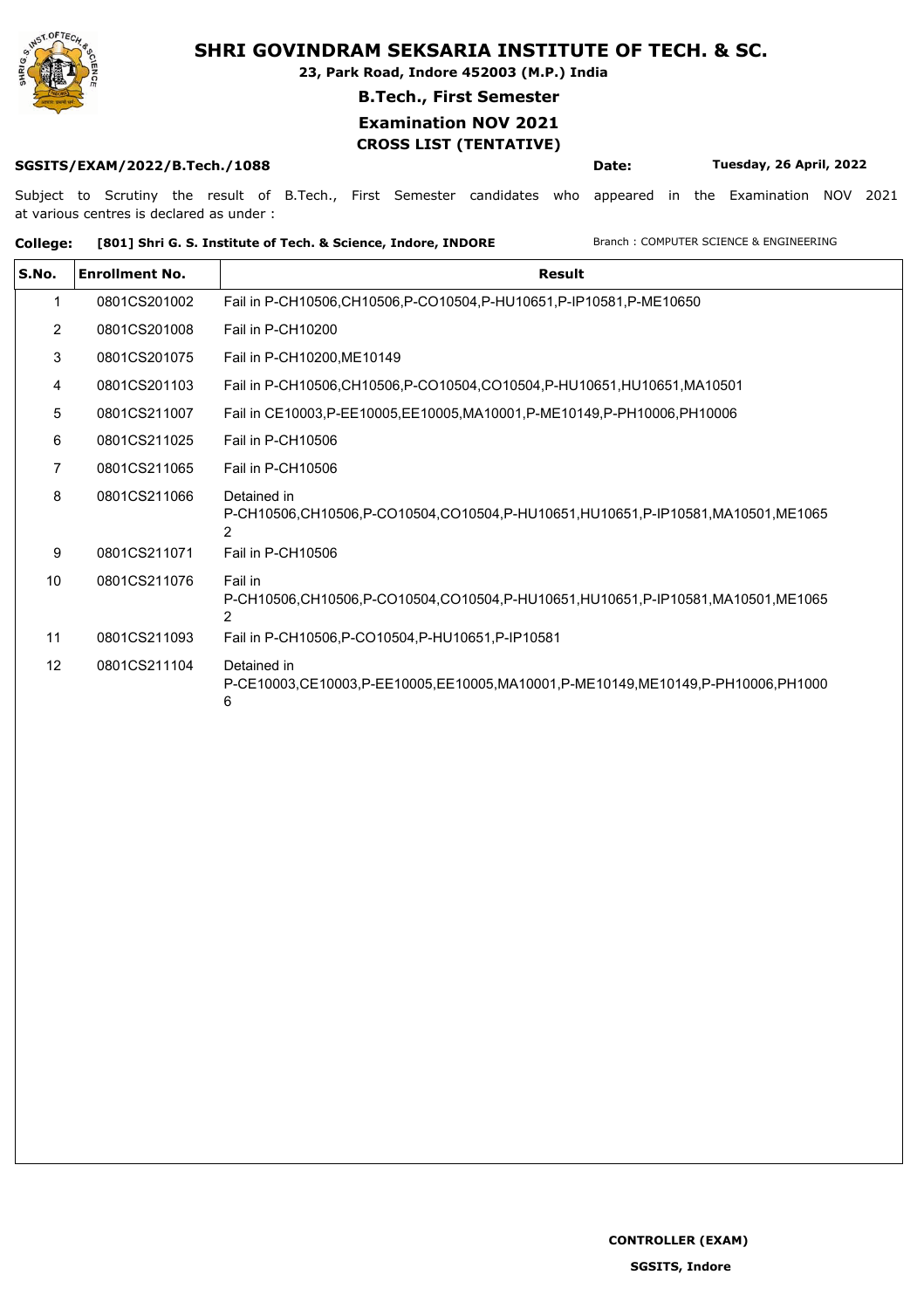

**23, Park Road, Indore 452003 (M.P.) India**

#### **B.Tech., First Semester**

### **Examination NOV 2021 CROSS LIST (TENTATIVE)**

#### **SGSITS/EXAM/2022/B.Tech./1088 Date: Tuesday, 26 April, 2022**

Subject to Scrutiny the result of B.Tech., First Semester candidates who appeared in the Examination NOV 2021 at various centres is declared as under :

#### College: [801] Shri G. S. Institute of Tech. & Science, Indore, INDORE Branch : ELECTRONICS AND TELECOMMUNICATI

| S.No. | <b>Enrollment No.</b> | Result                                                                                        |
|-------|-----------------------|-----------------------------------------------------------------------------------------------|
|       | 0801EC211007          | Detained in<br>P-CH10506.CH10506.P-CO10504.CO10504.P-HU10651.HU10651.P-IP10581.MA10501.ME1065 |
| 2     | 0801EC211008          | Fail in P-CE10003,CE10003,P-EE10005,EE10005,MA10001,ME10149,P-PH10006,PH10006                 |
| 3     | 0801EC211020          | Fail in P-CH10506.P-IP10581                                                                   |
| 4     | 0801EC211039          | Detained in<br>P-CH10506,CH10506,P-CO10504,CO10504,P-HU10651,HU10651,P-IP10581,MA10501,ME1065 |
| 5     | 0801EC211056          | Fail in P-CE10003, P-EE10005, EE10005, MA10001, P-ME10149, P-PH10006, PH10006                 |
| 6     | 0801EC211064          | Fail in P-CH10506.P-HU10651                                                                   |
|       | 0801EC211094          | Fail in P-CH10506.P-CO10504                                                                   |

**CONTROLLER (EXAM)**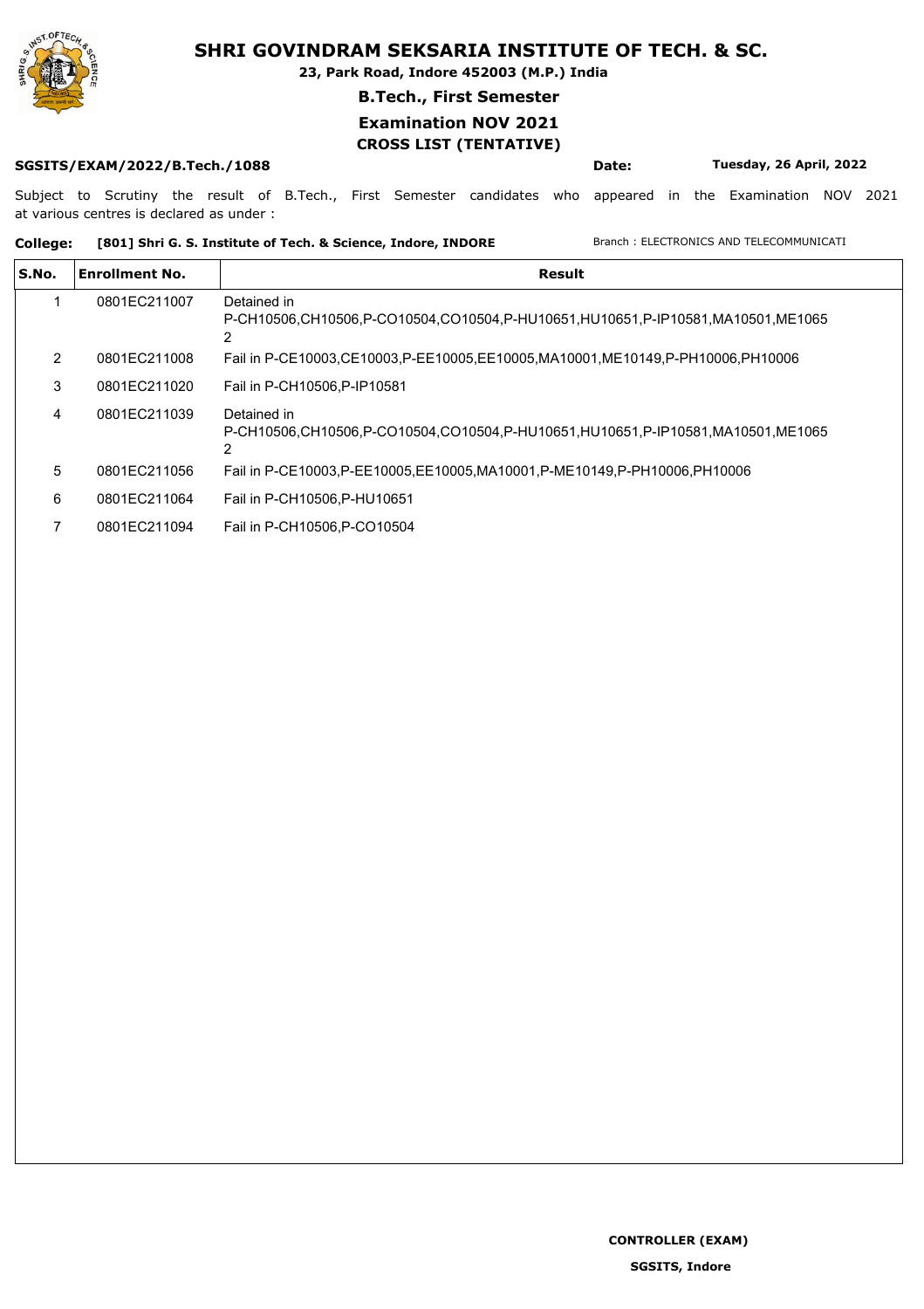

**23, Park Road, Indore 452003 (M.P.) India**

### **B.Tech., First Semester**

# **Examination NOV 2021**

## **CROSS LIST (TENTATIVE)**

### **SGSITS/EXAM/2022/B.Tech./1088 Date: Tuesday, 26 April, 2022**

Subject to Scrutiny the result of B.Tech., First Semester candidates who appeared in the Examination NOV 2021 at various centres is declared as under :

#### College: [801] Shri G. S. Institute of Tech. & Science, Indore, INDORE Branch : ELECTRICAL ENGINEERING

| S.No. | <b>Enrollment No.</b> | Result                                                                                         |
|-------|-----------------------|------------------------------------------------------------------------------------------------|
|       | 0801EE181082          | Fail in P-CO10504, P-HU10651, P-HU10700                                                        |
| 2     | 0801EE211027          | Fail in<br>P-CE10003.CE10003.P-EE10005.EE10005.MA10001.P-ME10149.ME10149.P-PH10006.PH1000<br>6 |
| 3     | 0801EE211033          | Fail in P-CH10506, P-CO10504                                                                   |
| 4     | 0801EE211051          | Fail in P-ME10149, P-PH10006                                                                   |
| 5     | 0801EE211068          | Fail in P-CH10506.CH10506                                                                      |
| 6     | 0801EE211081          | Detained in<br>P-CH10506.CH10506.P-CO10504.CO10504.P-HU10651.HU10651.P-IP10581.MA10501.ME1065  |
|       | 0801EE211097          | Fail in P-EE10005, P-ME10149                                                                   |

**CONTROLLER (EXAM)**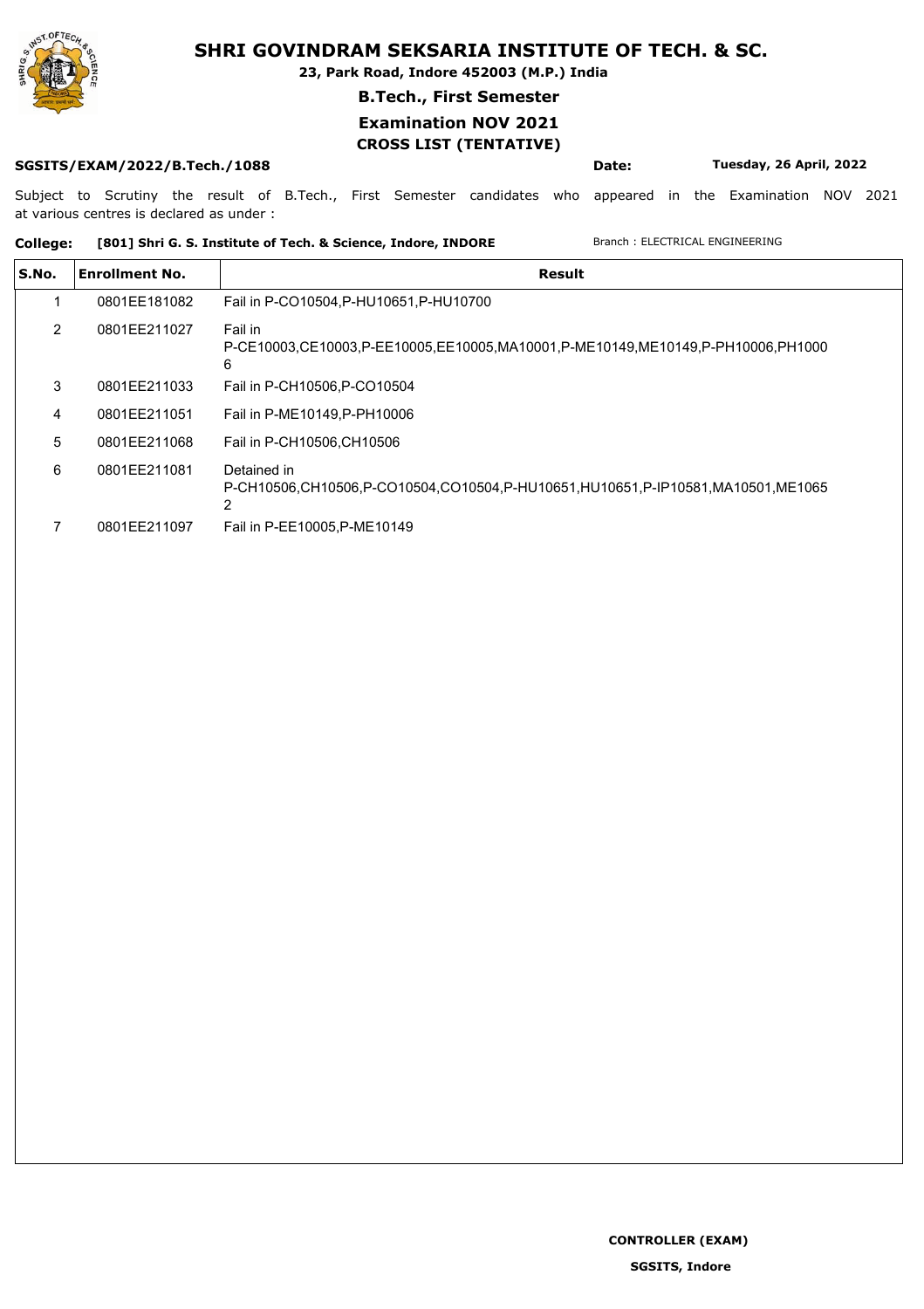

**23, Park Road, Indore 452003 (M.P.) India**

### **B.Tech., First Semester**

### **Examination NOV 2021 CROSS LIST (TENTATIVE)**

#### **SGSITS/EXAM/2022/B.Tech./1088 Date: Tuesday, 26 April, 2022**

Subject to Scrutiny the result of B.Tech., First Semester candidates who appeared in the Examination NOV 2021 at various centres is declared as under :

### College: [801] Shri G. S. Institute of Tech. & Science, Indore, INDORE Branch : ELECTRONICS & INSTRUMENTATION EN

| S.No. | <b>Enrollment No.</b> | Result                                                                                             |
|-------|-----------------------|----------------------------------------------------------------------------------------------------|
|       | 0801EI211006          | Fail in ME10652                                                                                    |
|       | 0801EI211012          | Fail in P-CH10506, P-CO10504, P-HU10651, P-IP10581                                                 |
| 3     | 0801EI211047          | Fail in P-CH10506, P-HU10651, P-IP10581                                                            |
|       | 0801EI211056          | Detained in<br>P-CH10506,CH10506,P-CO10504,CO10504,P-HU10651,HU10651,P-IP10581,MA10501,ME1065<br>2 |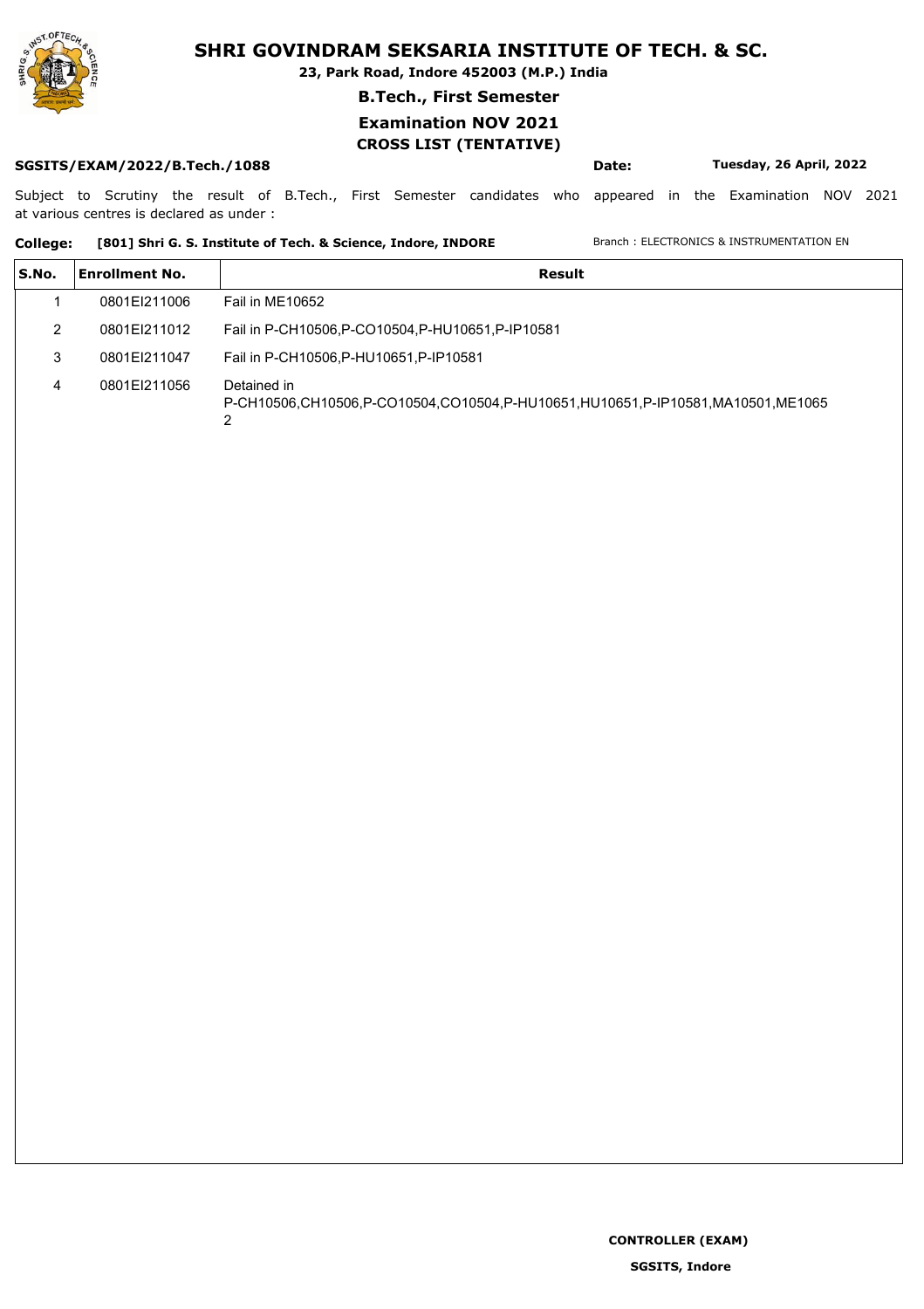

**23, Park Road, Indore 452003 (M.P.) India**

#### **B.Tech., First Semester**

## **Examination NOV 2021**

## **CROSS LIST (TENTATIVE)**

**SGSITS/EXAM/2022/B.Tech./1088 Date: Tuesday, 26 April, 2022**

Subject to Scrutiny the result of B.Tech., First Semester candidates who appeared in the Examination NOV 2021 at various centres is declared as under :

### **College: [801] Shri G. S. Institute of Tech. & Science, Indore, INDORE** Branch : INDUSTRIAL & PRODUCTION ENGINEER

| S.No. | <b>Enrollment No.</b> | <b>Result</b>                                                                                      |  |
|-------|-----------------------|----------------------------------------------------------------------------------------------------|--|
|       | 0801IP201001          | Fail in P-CH10506,CO10504,HU10651,MA10501                                                          |  |
| 2     | 0801IP201032          | Fail in P-PH10006, PH10006                                                                         |  |
| 3     | 0801IP201037          | Fail in P-CH10200                                                                                  |  |
| 4     | 0801IP211001          | Detained in<br>P-CE10003,CE10003,P-EE10005,EE10005,MA10001,P-ME10149,ME10149,P-PH10006,PH1000<br>6 |  |
| 5     | 0801IP211006          | Fail in P-CH10506                                                                                  |  |
| 6     | 0801IP211009          | Fail in P-CH10506                                                                                  |  |
| 7     | 0801IP211015          | Fail in P-CH10506                                                                                  |  |
| 8     | 0801IP211030          | Fail in P-CH10506                                                                                  |  |
| 9     | 0801IP211060          | Fail in P-CH10506                                                                                  |  |

**CONTROLLER (EXAM)**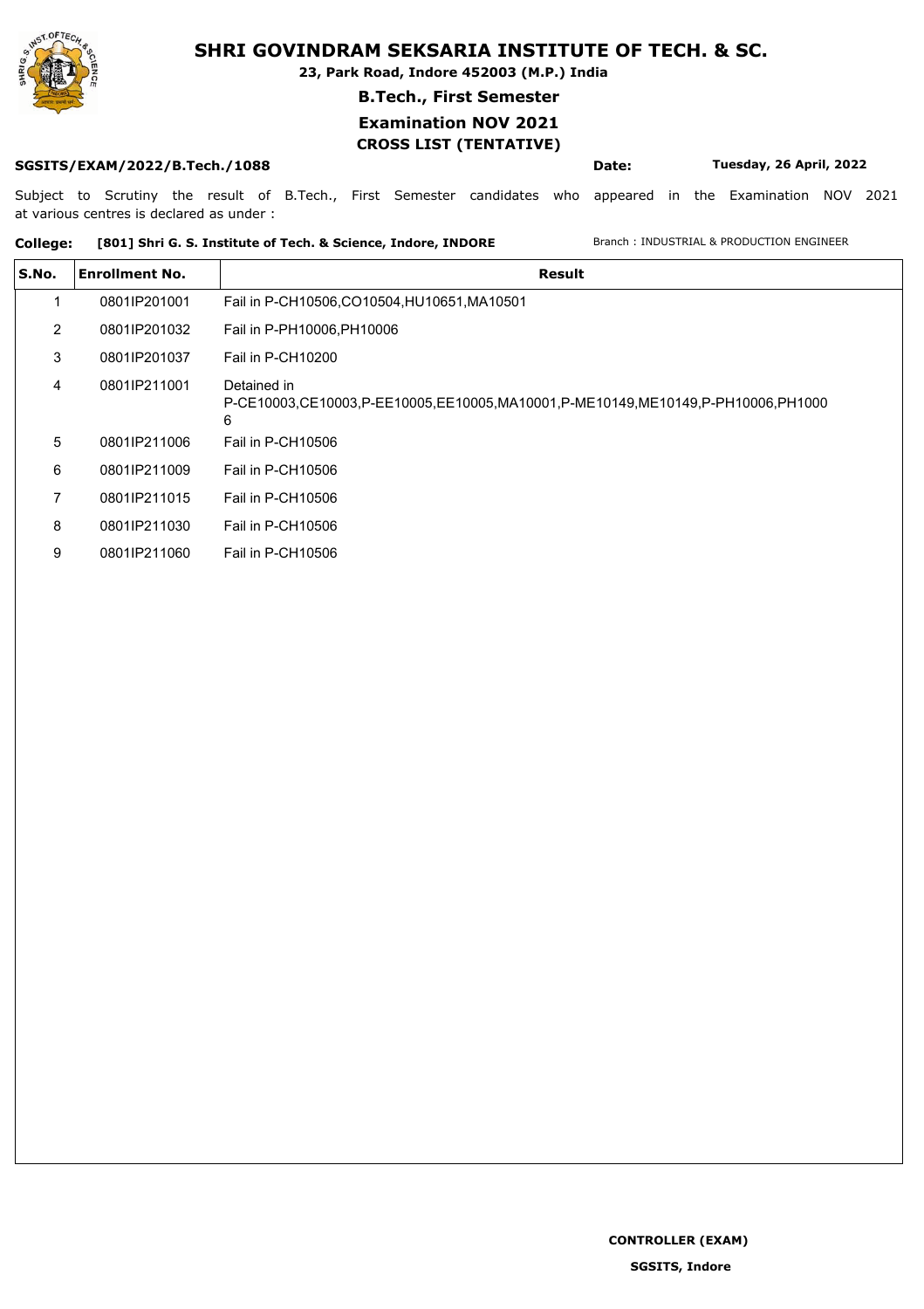

**23, Park Road, Indore 452003 (M.P.) India**

### **B.Tech., First Semester**

### **Examination NOV 2021 CROSS LIST (TENTATIVE)**

### **SGSITS/EXAM/2022/B.Tech./1088 Date: Tuesday, 26 April, 2022**

Subject to Scrutiny the result of B.Tech., First Semester candidates who appeared in the Examination NOV 2021 at various centres is declared as under :

**College: [801] Shri G. S. Institute of Tech. & Science, Indore, INDORE** Branch : INFORMATION TECHNOLOGY

| S.No. | <b>Enrollment No.</b> | Result                                                                                             |
|-------|-----------------------|----------------------------------------------------------------------------------------------------|
|       | 0801IT201077          | Fail in P-CE10003                                                                                  |
| 2     | 0801JT211012          | Detained in<br>P-CH10506,CH10506,P-CO10504,CO10504,P-HU10651,HU10651,P-IP10581,MA10501,ME1065      |
| 3     | 0801IT211051          | Detained in<br>P-CE10003,CE10003,P-EE10005,EE10005,MA10001,P-ME10149,ME10149,P-PH10006,PH1000<br>6 |
| 4     | 0801JT211062          | Fail in<br>P-CE10003.CE10003.P-EE10005.EE10005.MA10001.P-ME10149.ME10149.P-PH10006.PH1000<br>6     |
| 5     | 0801JT211080          | Fail in P-CH10506                                                                                  |
| 6     | 0801JT211082          | Fail in P-CH10506                                                                                  |
|       | 0801IT211095          | Fail in P-ME10149                                                                                  |

**CONTROLLER (EXAM)**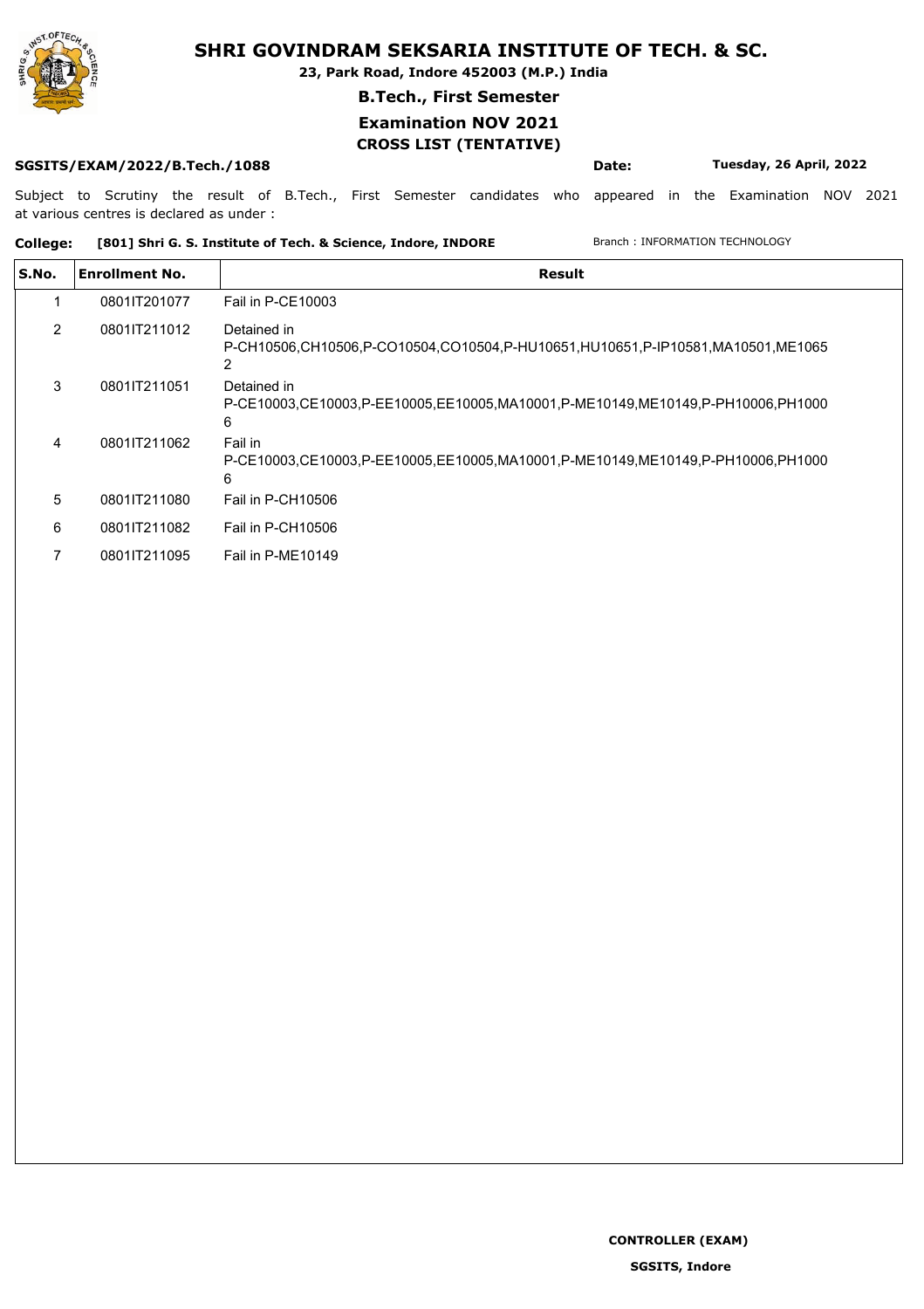

**23, Park Road, Indore 452003 (M.P.) India**

### **B.Tech., First Semester**

## **Examination NOV 2021**

### **CROSS LIST (TENTATIVE)**

**SGSITS/EXAM/2022/B.Tech./1088 Date: Tuesday, 26 April, 2022**

Subject to Scrutiny the result of B.Tech., First Semester candidates who appeared in the Examination NOV 2021 at various centres is declared as under :

#### College: [801] Shri G. S. Institute of Tech. & Science, Indore, INDORE Branch : MECHANICAL ENGINEERING

| S.No. | <b>Enrollment No.</b> | Result                                                                                             |
|-------|-----------------------|----------------------------------------------------------------------------------------------------|
|       | 0801ME211005          | Fail in P-EE10005                                                                                  |
| 2     | 0801ME211024          | Detained in<br>P-CE10003.CE10003.P-EE10005.EE10005.MA10001.P-ME10149.ME10149.P-PH10006.PH1000<br>6 |
| 3     | 0801ME211035          | Fail in P-CH10506                                                                                  |
| 4     | 0801ME211038          | Fail in P-CH10506, CH10506                                                                         |
| 5     | 0801ME211043          | Fail in P-IP10581                                                                                  |
| 6     | 0801ME211067          | Fail in P-CH10506, ME10652                                                                         |
|       | 0801ME211086          | Fail in P-CO10504, P-IP10581                                                                       |
| 8     | 0801ME211094          | Fail in P-CH10506, P-CO10504, P-HU10651, P-IP10581                                                 |

**CONTROLLER (EXAM)**